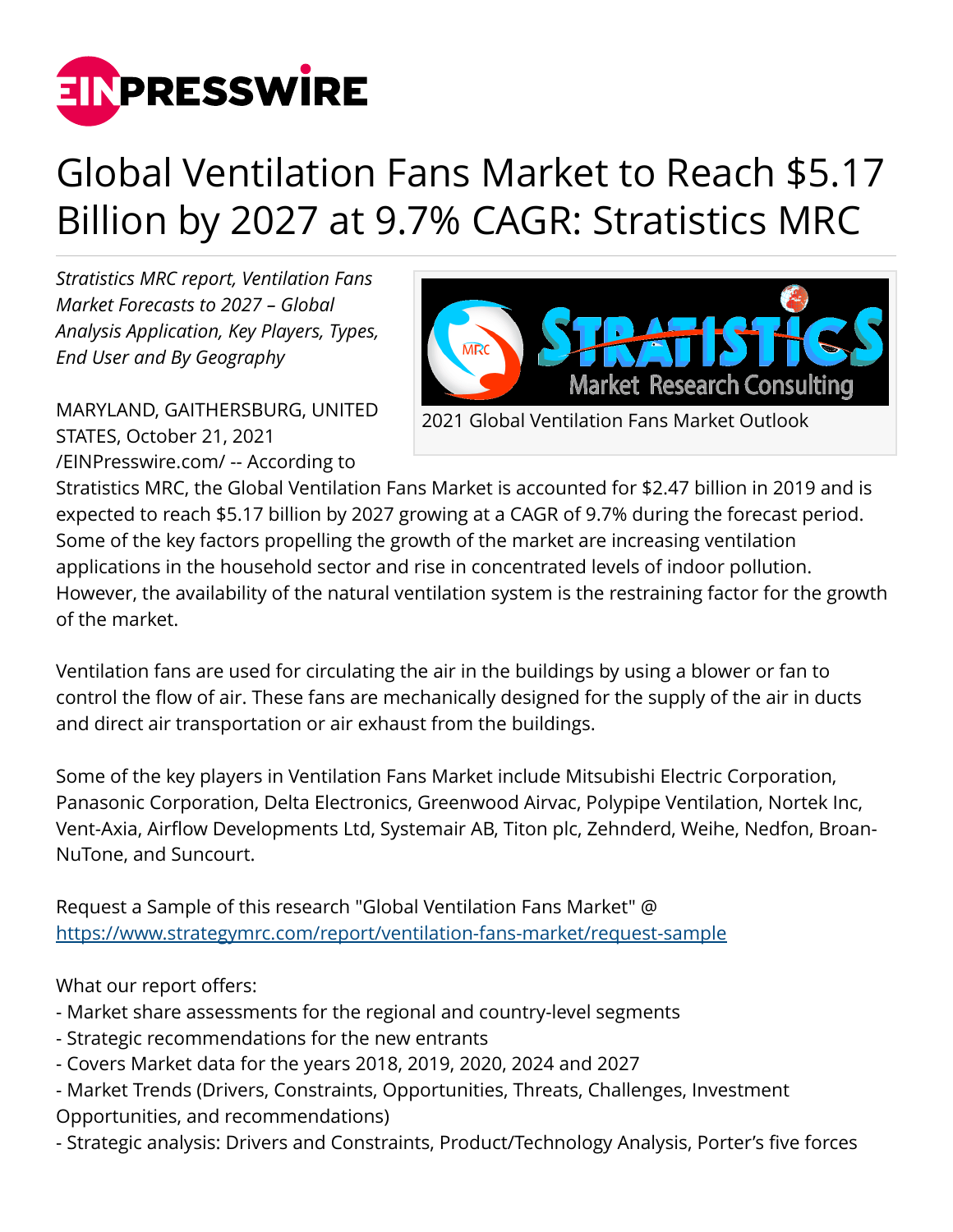analysis, SWOT analysis, etc.

- Strategic recommendations in key business segments based on the market estimations
- Competitive landscaping mapping the key common trends
- Company profiling with detailed strategies, financials, and recent developments
- Supply chain trends mapping the latest technological advancements

View complete report with TOC @ <https://www.strategymrc.com/report/ventilation-fans-market>

Ventilation Fans market report provides an in-depth study and forecast about the industry covering the complete overview of the market that will assist convey clients and business-making strategies. The industry's supply chain and market size, in terms of value, have been derived by extensive research methods. Our report enables readers to understand details of the market, latest trends, key drivers and constraints, opportunities, threats, volume and value forecasts, and various investment opportunities for manufacturers operating in the global and regional markets. XXX report also offers company profiling with detailed strategies, financials, key products, and recent developments along with SWOT analysis of profiled players and Porters five forces for deep insights.

This report offers market monitoring related to a particular area of clients interest and provides up to date information related to strategic initiatives like mergers, acquisitions, partnerships, expansions, product launches for leading companies on a regional scale depending on the clients subscription period for various industries or markets. Our data is constantly updated and revised by team of research experts so that it always reflects the recent trends and information. We have high experience in research and consulting for different business domains to provide to the necessities of both individual and corporate clients. Our experienced team uses proprietary data sources and different tools and methods to gather and analyze information.

Browse the latest market research reports by Stratistics MRC:

[Hand Tools & Woodworking Tools Market](https://www.strategymrc.com/report/hand-tools-and-woodworking-tools-market) Forecasts to 2028 – Global Analysis By Woodworking Tools (Saws, Pliers), Hand Tools (Snips, Knives, Pry Bars), End User (DIY, Professional), Distribution Channel (Online, Retail) and By Geography

[Reverse Osmosis Pump Market](https://www.strategymrc.com/report/reverse-osmosis-pump-market) Forecasts to 2028 – Global Analysis By Technology (Diaphragm, Centrifugal), Pump (Delivery, Booster), Application (Industrial RO, Domestic), End User (Military, Agricultural) and By Geography

[Wireless Gas Detection Market](https://www.strategymrc.com/report/wireless-gas-detection-market) Forecasts to 2028 – Global Analysis By Technology (Bluetooth, Infrared Technology), Application (Military Security, Industrial Safety), End User (Power Generation, Chemicals), and By Geography

About Us:

Stratistics MRC research reports and publications are routed to help clients to design their